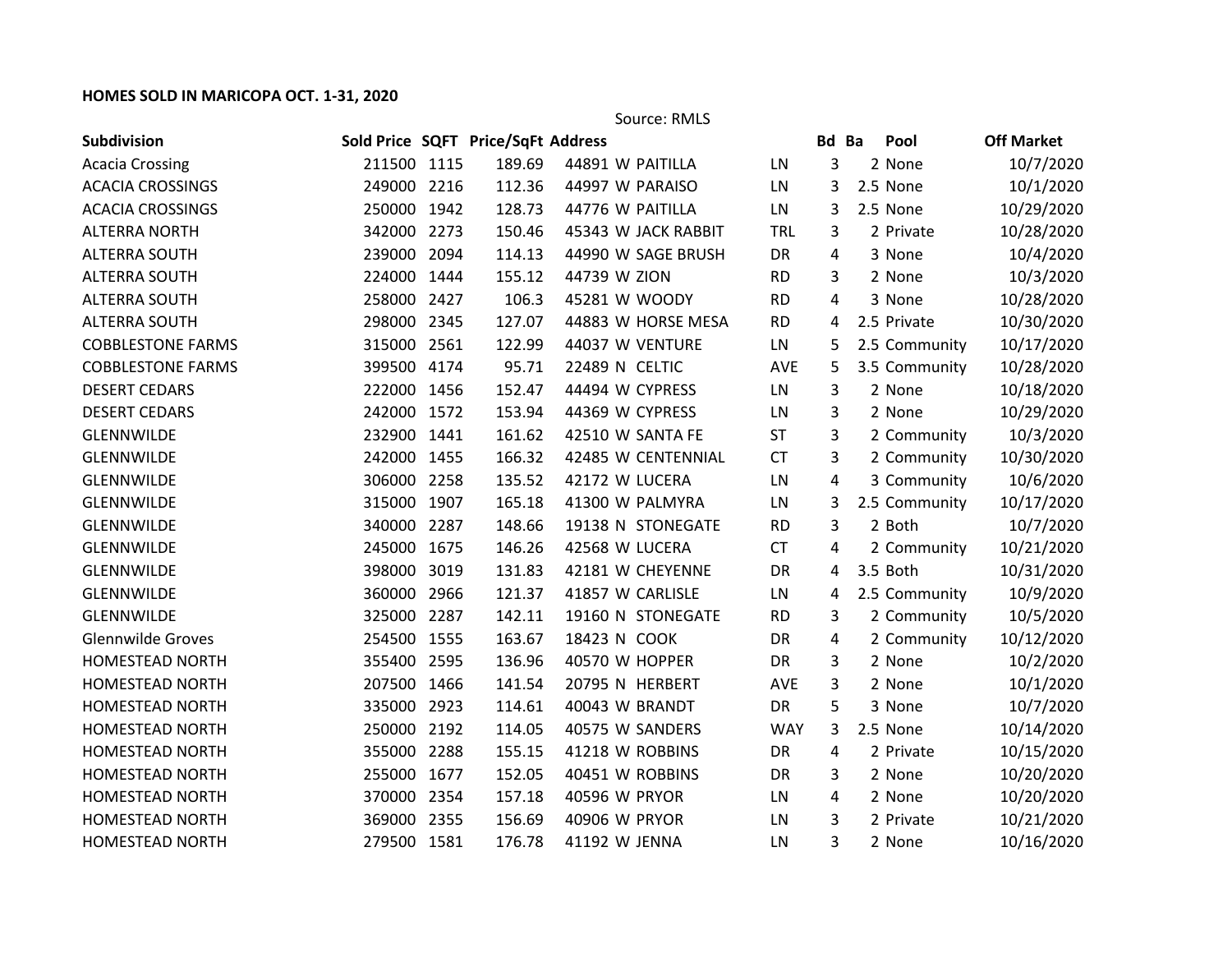| <b>Homestead North</b>    | 250000      | 1994 | 125.37 | 21155 N BEN           | <b>ST</b>  | 3              | 2 None        | 10/9/2020  |
|---------------------------|-------------|------|--------|-----------------------|------------|----------------|---------------|------------|
| <b>HOMESTEAD NORTH</b>    | 318000      | 1916 | 165.97 | 41209 W WILLIAMS      | <b>WAY</b> | 4              | 2.5 None      | 10/27/2020 |
| <b>HOMESTEAD NORTH</b>    | 248900 1626 |      | 153.08 | <b>40012 W NOVAK</b>  | LN         | 3              | 2 None        | 10/3/2020  |
| <b>HOMESTEAD NORTH</b>    | 320000      | 2042 | 156.7  | 41039 W WILLIAMS      | <b>WAY</b> | 3              | 2.5 Private   | 10/31/2020 |
| HOMESTEAD NORTH           | 255000      | 1625 | 156.92 | 40339 W HOPPER        | DR         | 3              | 2 None        | 10/31/2020 |
| <b>HOMESTEAD NORTH</b>    | 365000      | 2531 | 144.21 | 20838 N LAUREN        | <b>RD</b>  | 3              | 2 Private     | 10/29/2020 |
| <b>MARICOPA MEADOWS</b>   | 300000 3166 |      | 94.76  | 46040 W TULIP         | LN         | 4              | 2.5 None      | 10/1/2020  |
| <b>MARICOPA MEADOWS</b>   | 249000      | 1478 | 168.47 | 46129 W KRISTINA      | <b>WAY</b> | 3              | 2 Private     | 10/6/2020  |
| <b>MARICOPA MEADOWS</b>   | 225000      | 1502 | 149.8  | 46045 W HOLLY         | DR         | 3              | 2 None        | 10/31/2020 |
| <b>MARICOPA MEADOWS</b>   | 243000      | 2147 | 113.18 | 46185 W DUTCHMAN      | DR         | 3              | 2 None        | 10/29/2020 |
| <b>MARICOPA MEADOWS</b>   | 288000      | 1992 | 144.57 | 45438 W BARBARA       | LN         | 3              | 2.5 Private   | 10/31/2020 |
| PALO BREA                 | 381500 1820 |      | 209.62 | 44080 W PALO NUEZ     | <b>ST</b>  | 3              | 2 None        | 10/26/2020 |
| <b>PALO BREA</b>          | 267119 1590 |      | 167.99 | 44141 W PALO OLMO     | <b>RD</b>  | 3              | 2 None        | 10/29/2020 |
| <b>PROVINCE</b>           | 325000      | 1809 | 179.65 | 19714 N FLAMINGO      | <b>RD</b>  | $\overline{2}$ | 2 None        | 10/8/2020  |
| <b>PROVINCE</b>           | 310000      | 2327 | 133.21 | 42817 W Misty Morning | LN         | 2              | 2.5 Community | 10/7/2020  |
| <b>PROVINCE</b>           | 290000      | 2049 | 141.53 | 42817 W MAGIC MOMENT  | DR         | $\overline{2}$ | 2 Community   | 10/21/2020 |
| <b>PROVINCE</b>           | 285000      | 1827 | 155.99 | 42565 W KINGFISHER    | DR         | 3              | 3 Community   | 10/23/2020 |
| <b>PROVINCE</b>           | 294500      | 2045 | 144.01 | 41977 W BACCARAT      | DR         | 3              | 2 Community   | 10/10/2020 |
| <b>PROVINCE</b>           | 324500      | 1917 | 169.27 | 20164 N PEPPERMINT    | DR         | $\overline{2}$ | 2.5 Community | 10/9/2020  |
| RANCHO EL DORADO          | 306000      | 2469 | 123.93 | 42029 W ANNE          | LN         | 3              | 3 Private     | 10/3/2020  |
| RANCHO EL DORADO          | 325000      | 2101 | 154.68 | 42526 W BUNKER        | DR         | 4              | 2.5 Private   | 10/5/2020  |
| RANCHO EL DORADO          | 270000 1918 |      | 140.77 | 42269 W LITTLE        | DR         | 3              | 2 None        | 10/12/2020 |
| RANCHO EL DORADO          | 339999      | 1945 | 174.8  | 42537 W SPARKS        | DR         | 4              | 2 Private     | 10/7/2020  |
| RANCHO EL DORADO          | 200000      | 1421 | 140.75 | 43874 W CAREY         | DR         | 3              | 2 None        | 10/16/2020 |
| RANCHO EL DORADO          | 310000      | 2826 | 109.7  | 42545 W OAKLAND       | DR         | 4              | 2.5 None      | 10/26/2020 |
| RANCHO EL DORADO          | 235000 1547 |      | 151.9  | 41586 W WARREN        | LN         | 3              | 2.5 None      | 10/20/2020 |
| RANCHO EL DORADO          | 283000 2151 |      | 131.56 | 22259 N DIETZ         | DR         | 3              | 2 None        | 10/4/2020  |
| Rancho El Dorado          | 238500      | 1701 | 140.21 | 42330 W BUNKER        | DR         | 3              | 2 None        | 10/5/2020  |
| RANCHO EL DORADO          | 470000      | 4067 | 115.56 | 42542 W BRAVO         | DR         | 5              | 3.5 Private   | 10/31/2020 |
| RANCHO EL DORADO          | 246000      | 1685 | 145.99 | 42581 W BUNKER        | DR         | 3              | 2 None        | 10/31/2020 |
| RANCHO MIRAGE             | 305000      | 1930 | 158.03 | 37823 W OLIVO         | <b>ST</b>  | 3              | 2 Private     | 10/17/2020 |
| RANCHO MIRAGE ESTATES     | 334000      | 3203 | 104.27 | 38142 W SANTA CLARA   | AVE        | 5              | 3 Private     | 10/13/2020 |
| <b>SANTA ROSA SPRINGS</b> | 310800      | 2634 | 118    | 42103 W ROJO          | <b>ST</b>  | 4              | 3 None        | 10/27/2020 |
| <b>SANTA ROSA SPRINGS</b> | 220000 1300 |      | 169.23 | 42110 W LUNAR         | <b>ST</b>  | 3              | 2 None        | 10/2/2020  |